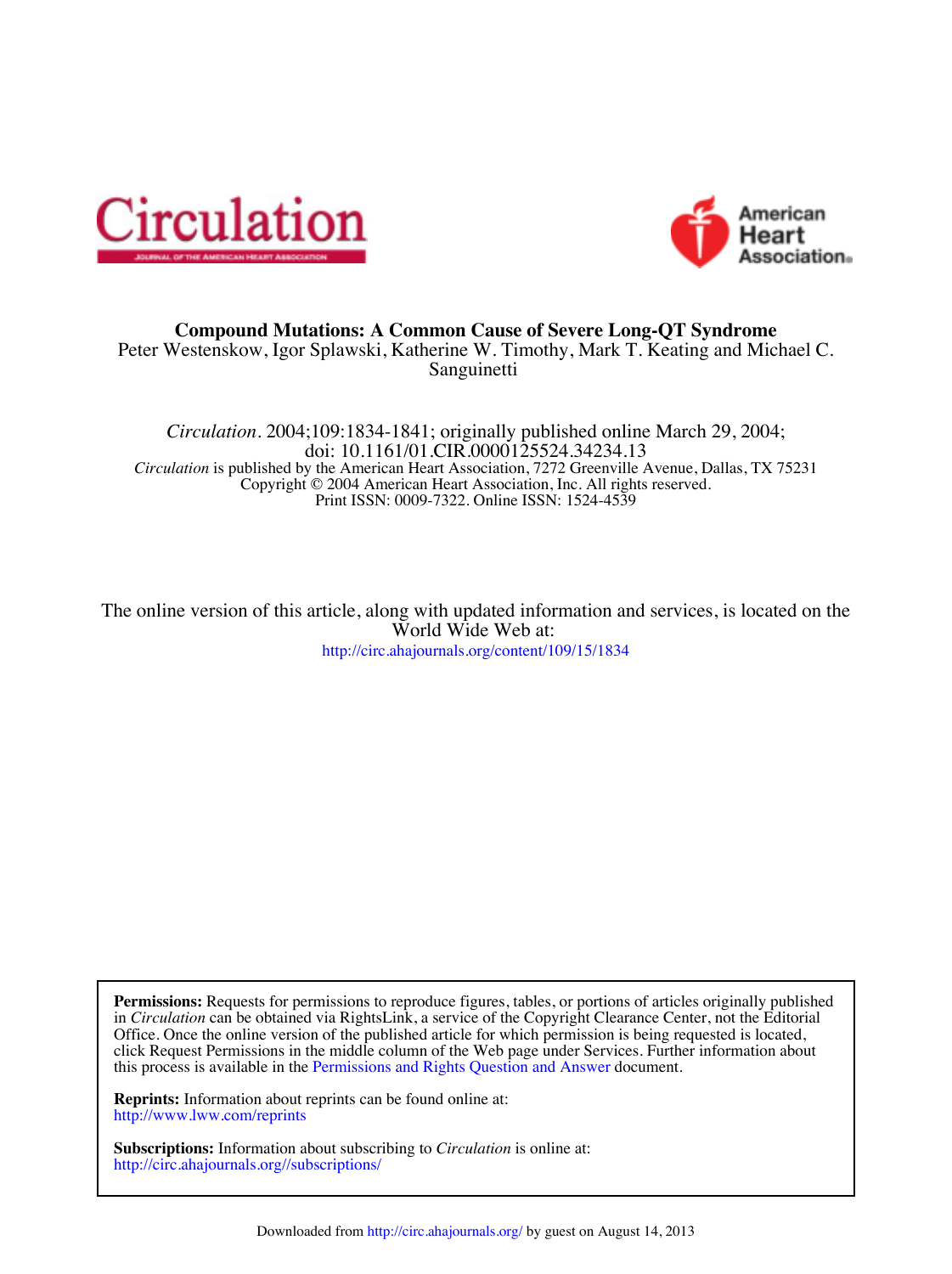# **Compound Mutations A Common Cause of Severe Long-QT Syndrome**

Peter Westenskow, BS; Igor Splawski, PhD; Katherine W. Timothy, BS; Mark T. Keating, MD; Michael C. Sanguinetti, PhD

*Background*—Long QT syndrome (LQTS) predisposes affected individuals to sudden death from cardiac arrhythmias. Although most LQTS individuals do not have cardiac events, significant phenotypic variability exists within families. Probands can be very symptomatic. The mechanism of this phenotypic variability is not understood.

- *Methods and Results*—Genetic analyses of KVLQT1, *HERG*, *KCNE1*, *KCNE2*, and *SCN5A* detected compound mutations in 20 of 252 LQTS probands (7.9%). Carriers of 2 mutations had longer QTc intervals (527 $\pm$ 54 versus 489 $\pm$ 44 ms; *P*<0.001); all had experienced cardiac events (20 of 20 [100%] versus 128 of 178 [72%]; *P*<0.01) and were 3.5-fold more likely to have cardiac arrest (9 of 16 [56%] versus 45 of 167 [27%]; *P*<0.01; OR, 3.5; 95% CI, 1.2 to 9.9) compared with probands with 1 or no identified mutation. Two-microelectrode voltage clamp of *Xenopus* oocytes was used to characterize the properties of variant slow delayed rectifier potassium  $(I_{Ks})$  channels identified in 7 of the probands. When wild-type and variant subunits were coexpressed in appropriate ratios to mimic the genotype of the proband, the reduction in  $I_{Ks}$  density was equivalent to the additive effects of the single mutations.
- *Conclusions*—LQTS-associated compound mutations cause a severe phenotype and are more common than expected. Individuals with compound mutations need to be identified, and their management should be tailored to their increased risk for arrhythmias. **(***Circulation***. 2004;109:1834-1841.)**

**Key Words:** arrhythmia **E** electrophysiology **E** long-QT syndrome **E** potassium

The long-QT syndrome (LQTS) is an inherited or acquired<br>disorder of ventricular repolarization that predisposes disorder of ventricular repolarization that predisposes affected individuals to sudden death.<sup>1</sup> Although LQTS can cause severe arrhythmias such as torsade de pointes, most individuals do not have symptoms, and few die of cardiac events.<sup>2</sup> However, within the same LQTS family, a gene carrier can have a markedly prolonged QT interval (QTc, 590 ms) and die of sudden death, whereas another can have a normal QTc of 410 ms and never experience symptoms.<sup>3</sup> The causes of this phenotypic variability are not understood.

LQTS is caused by mutations in the cardiac ion channel genes KVLQT1, *HERG*, *KCNE1*, *KCNE2*, and *SCN5A.* Loss-of-function mutations of KVLQT1, *HERG*, *KCNE1*, and *KCNE* and gain-of-function mutations of *SCN5A* are responsible for LQTS. Recent clinical studies demonstrate that individuals with mutations in KVLQT1 have lower incidence of cardiac events, including cardiac arrest and sudden death, compared with carriers of *HERG* or *SCN5A* mutations.<sup>2</sup> However, these subtle variations do not explain the dramatic phenotypic variability observed within families and cannot be used to predict who is at greatest risk for sudden death. Schwartz et al<sup>4</sup> recently suggested that compound mutations are associated with increased arrhythmic risk.

Here, we show that compound mutations are a common cause of a severe phenotype in LQTS. Genetic analyses of *HERG*, KVLQT1, *KCNE1*, *KCNE2*, and *SCN5A* detected higher incidence of compound mutations than expected. Of 252 LQTS probands, 20 (7.9%) carried 2 mutations. When wild-type (WT) and variant subunits (KVLQT1 plus KCNE1) of *I*Ks channels were coexpressed in *Xenopus* oocytes in the appropriate ratios to mimic the genotype, the reduction in current density was equivalent to the additive effects of the single mutations.

#### **Methods**

Informed consent was obtained from all individuals or their guardians according to standards established by local institutional review boards. Phenotypic criteria were identical to those used in our previous studies.<sup>5</sup> Symptoms for this study were defined as syncope and cardiac arrest. Genotypic and DNA sequence analyses of KVLQT1, *HERG*, *KCNE1*, *KCNE2*, and *SCN5A* were performed as described.<sup>6</sup>

Site-directed mutagenesis of KVLQT1 and *KCNE1* cDNA subcloned into the pSP64 vector was performed by polymerase chain reaction as described.<sup>7</sup> Constructs were linearized with *Eco*R1, and cRNA was transcribed in vitro with Capscribe (Roche Applied Science). The amount of cRNA injected into individual oocytes is indicated in the figure legends.

*Circulation* **is available at http://www.circulationaha.org DOI: 10.1161/01.CIR.0000125524.34234.13**

Received January 3, 2003; de novo received October 1, 2003; revision received December 12, 2003; accepted January 15, 2004.

From the Departments of Physiology (P.W., M.C.S.) and Human Genetics (K.T.W.), University of Utah, Salt Lake City, and Department of Cardiology, Children's Hospital, and Departments of Pediatrics and Cell Biology, HMS, HHMI, Boston, Mass (I.S., M.T.K.).

Correspondence to Michael C. Sanguinetti, Nora Eccles Harrison Cardiovascular Research and Training Institute, University of Utah, 95 South 2000 East, Salt Lake City, UT 84112-5000. E-mail sanguinetti@cvrti.utah.edu

<sup>© 2004</sup> American Heart Association, Inc.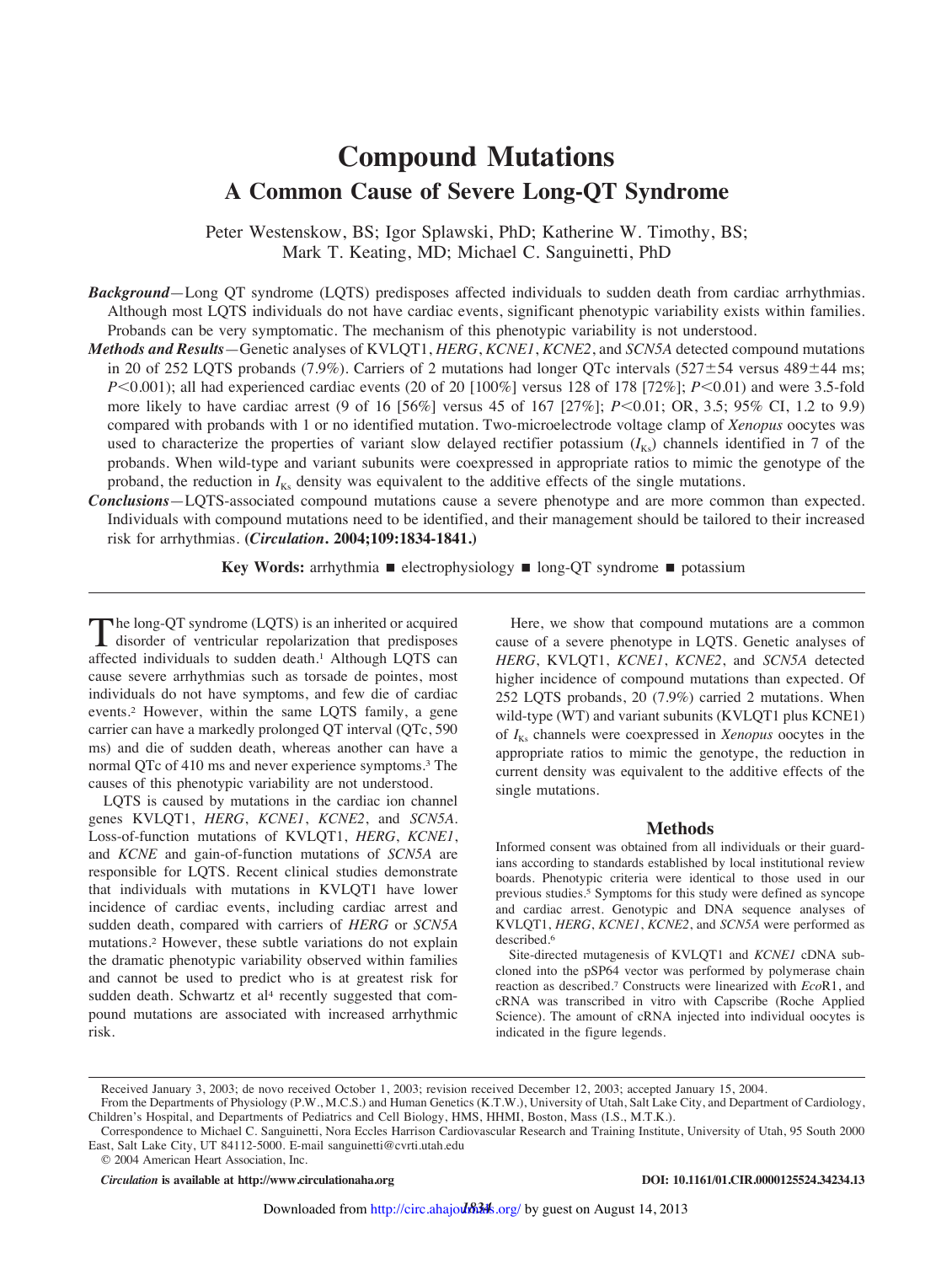

**Figure 1.** Pedigree structures and phenotypic and genotypic information for families with mutation in *KVLQT1* and another LQT gene. A, Five families with 2 *KVLQT1* mutations. B, Four families with single mutations in *KVLQT1* and *KCNE1* and 1 family with single mutations in *KVLQT1* and *HERG*. Affected individuals are indicated by filled circles (females) and squares (males). Unaffected individuals are indicated by open symbols; individuals with uncertain phenotype, by stippled symbols; and deceased family members, by symbols with slashes. QTc intervals, presence of symptoms (syncope, seizure, or cardiac arrest), and genotypes are shown beneath each symbol. Probands are indicated with stars. SD indicates individuals who died suddenly; CA, cardiac arrest; and Syn, syncope.

Oocytes were isolated from *Xenopus laevis* as previously described.<sup>7</sup> For voltage clamp experiments, the oocytes were bathed in a nominal Cl<sup>-</sup> saline solution as described.<sup>8</sup> A GeneClamp 500B amplifier (Axon Instruments) was used to record currents at 24°C in oocytes 2 (*KVLQT1* or *KVLQT1/KCNE1*) or 3 (*HERG*) days after injection with cRNA with standard 2-electrode voltage clamp techniques. Data acquisition was performed with a personal computer, a Digidata 1322 A/D interface, and pClamp 8 software (Axon Instruments).

KVLQT1 channel currents were elicited from a holding potential of  $-80$  mV every 20 seconds with 3-second pulses to potentials ranging from  $-70$  to 60 mV in 10-mV increments. Heteromeric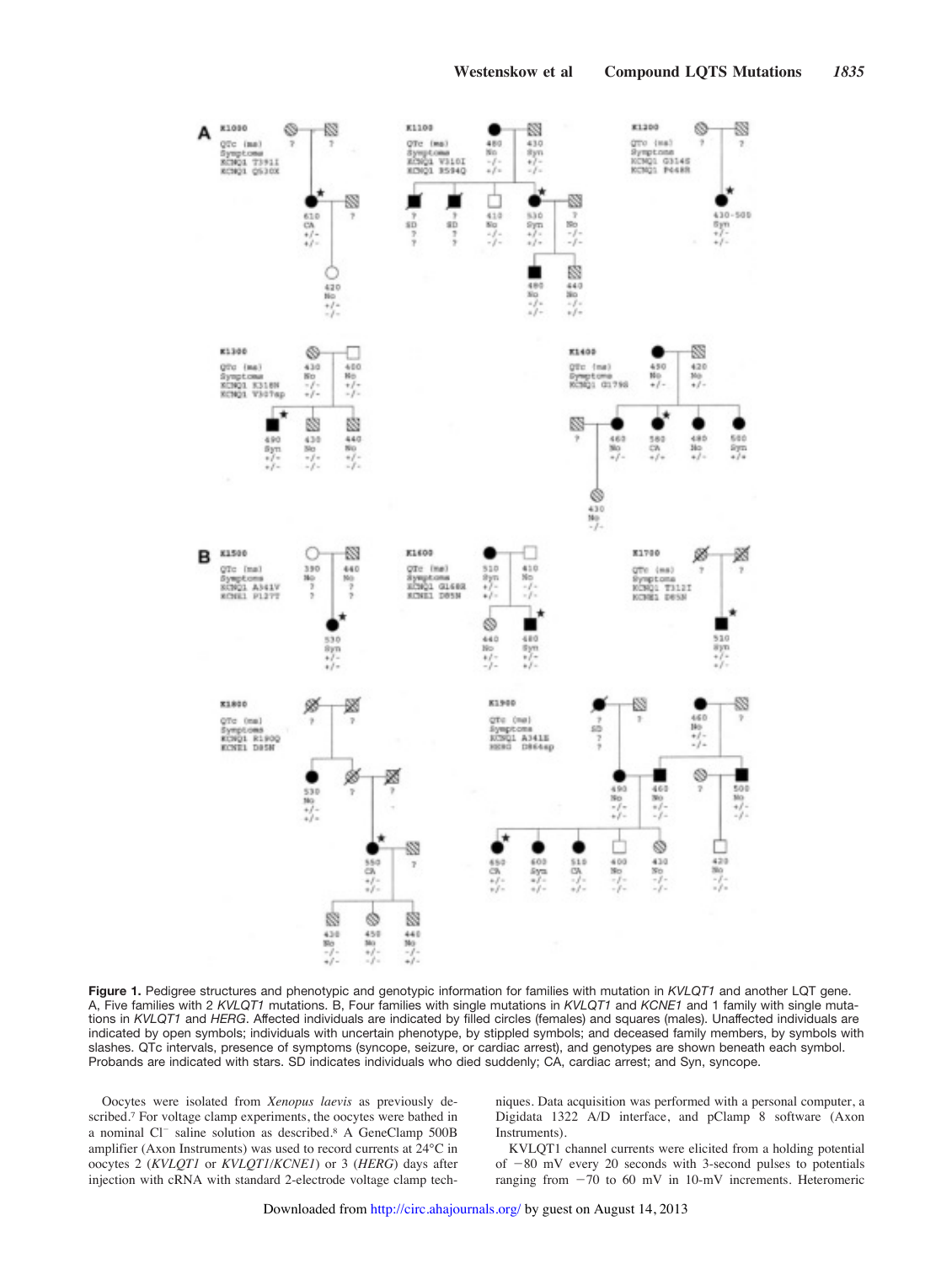

**Figure 2.** Pedigree structures and phenotypic and genotypic information for families with mutation in *HERG* or *SCN5A* and another LQT gene. A, Seven families with single mutations in *HERG* and *KCNE1*. B, Two families with a mutation in *SCN5A* and *KCNE1* and a proband with 2 mutations in *HERG*. Symbols and abbreviations as described in Figure 1.

KVLQT1/KCNE1 channel currents ( $I_{Ks}$ ) were elicited every 20 seconds with 7-second depolarizing pulses to the same potentials. Currents were always recorded from the same batch of oocytes for the comparisons shown in each panel of the figures.

Currents were analyzed with pCLAMP 8 and Origin (OriginLab Corp) software, and data are reported as mean $\pm$ SEM (n=number of experiments). The rate of  $I_{Ks}$  deactivation was determined with a Chebyshev least-squares fitting routine. The voltage dependence of  $I_{Ks}$  activation was determined by dividing peak current by  $V_t - E_{rev}$ , where  $V_t$  is the test potential and  $E_{rev}$  is the reversal potential for  $I_{Ks}$ . The normalized current-voltage relationship was fit to a Boltzmann function to estimate  $V_{1/2}$  (half-point) and k (slope factor).

A 1-way ANOVA or Student's *t* test was used to compare paired data. A 2-way repeated-measures ANOVA, followed by a Bonfer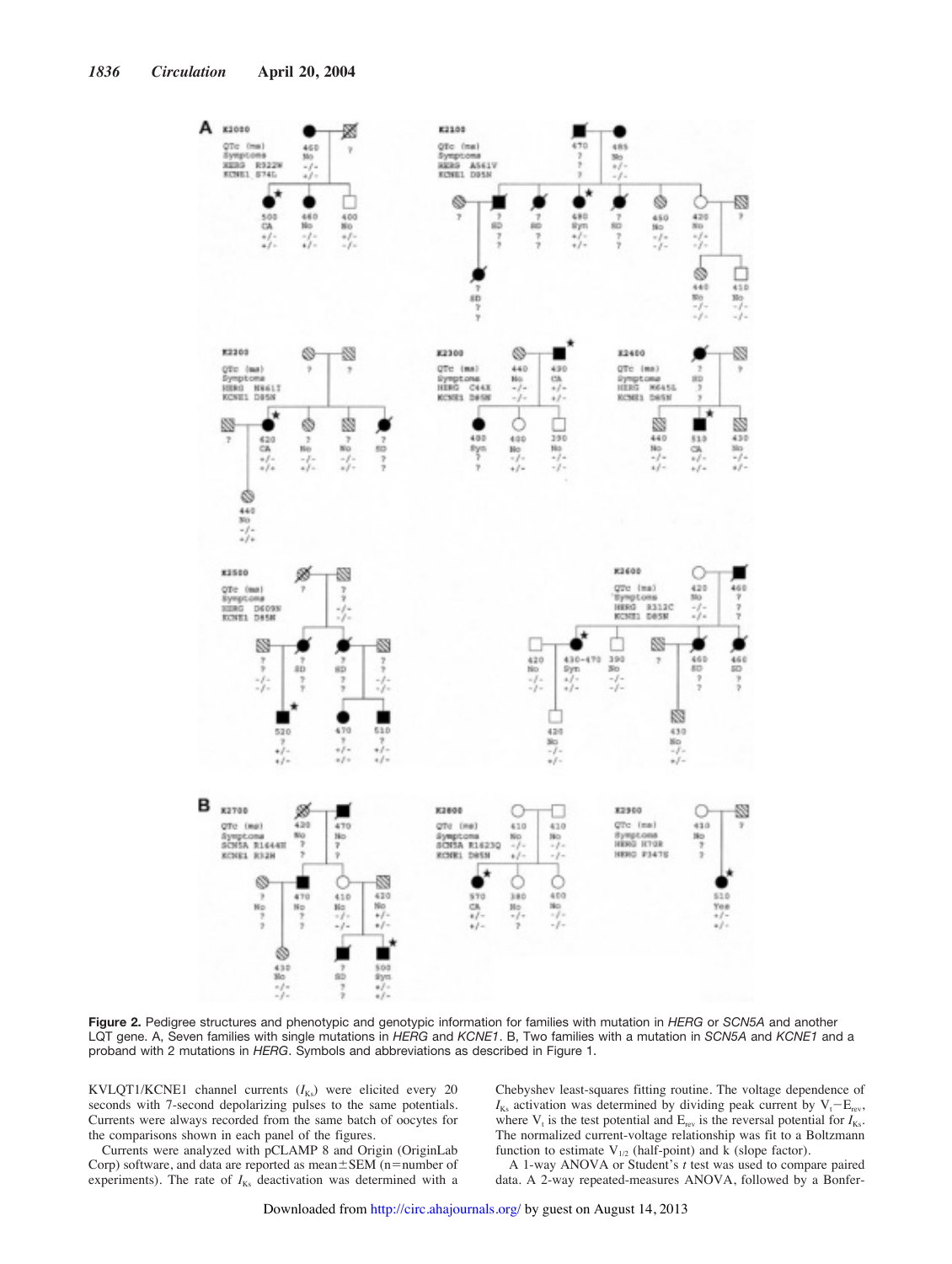roni test, was applied for multiple comparisons. A value of  $P < 0.05$ was considered statistically significant.

#### **Results**

Of 252 LQTS probands, 152 had 1 mutation, 20 (7.9%) were found to have 2 mutations (Figures 1 and 2), and mutations were not found in the 80 remaining probands. When probands with 2 mutations were compared with probands with 1 or no identified mutations, they had longer QTc  $(527 \pm 54$  versus  $489 \pm 44$  ms;  $P < 0.001$ ) and all had experienced symptoms (20 of 20 [100%] compared with 128 of 178 [72%];  $P < 0.01$ ). Carriers of 2 mutations were 3.5-fold more likely to experience cardiac arrest (9 of 16 [56%] versus 45 of 167 [27%]; *P*<0.01; OR, 3.5; 95% CI, 1.2 to 9.9). Carriers of 2 mutations had longer QTc (530 $\pm$ 53 versus 449 $\pm$ 31 ms; *P*<0.0001) and were more symptomatic (12 of 12 versus 2 of 30 [7%];  $P \le 0.0001$ ; Figures 1 and 2) than family members with 1 known mutation. Half of these individuals had cardiac arrest compared with only 1 case among the carriers of 1 mutation (6 of 12 [50%] versus 1 of 26 [4%]; *P*<0.005). The presence of cardiac arrest in the remaining 4 individuals with 1 mutation was unknown. Finally, compared with probands with a single identified mutation, probands with compound mutations had a longer QTc (527 $\pm$ 54 versus 491 $\pm$ 42 ms;  $P<0.005$ ) and a greater incidence of syncope and cardiac arrest (20 of 20 [100%] versus 77 of 113 [68%]; *P*<0.005).

In 10 probands, 1 of the 2 variants found was KCNE1 D85N (Figures 1 and 2). The variant was present in 22 of 462 control individuals and 15 of 252 affected individuals. In the other 5 probands, a second mutation was not found in our screen. However, 4 of these individuals exhibited syncope, 2 had cardiac arrest, and all had prolonged QTc (470 to 510 ms). It is likely that these 5 families harbor another mutation that has yet to be identified. Thus, D85N is present in  $\approx 4.8\%$ of the general population but is not overrepresented in LQTS individuals  $(P=0.49)$ . All the mutations studied here were previously associated with LQTS.<sup>6</sup>

## **Two Mutations in** *KVLQT1* **Cause Incomplete Loss of** *I***Ks Function**

Five probands harbored 2 mutations in *KVLQT1* (Figure 1A), but none were deaf. In K1000, K1100, K1300, and K1400, individuals carrying 2 mutant alleles had a more severe phenotype than individuals carrying 1. The proband in K1200 was adopted and phenotypic, and genotypic information on the parents of the proband was not available.

Voltage clamp experiments were performed to determine the functional effects of *KVLQT1* mutations. In K1000, T391I caused partial loss of function, whereas Q530X caused complete loss of KVLQT1 channel function (Figures 3A and 4A). In K1100, V310I caused partial loss, whereas R594Q caused complete loss of channel function (Figure 4B). In K1200, P448R is a polymorphism present in  $\approx$ 20% of Asian individuals.<sup>9</sup> P448R caused a 2-fold increase in current (Figure 4C), whereas the mutation G314S caused complete loss of function. The homozygous KVLQT1 mutation (G179S) identified in K1400 caused partial loss of function when expressed alone (Figure 4D).



Figure 3. KVLQT1 and KVLQT1/KCNE1 channel currents recorded from voltage-clamped *Xenopus* oocytes. A, KVLQT1 (Q1) channel currents recorded in oocytes injected with 6 ng WT, T391I, or Q530X KVLQT1 cRNA. Currents were elicited with 3-second pulses applied in 20-mV increments to potentials ranging from -50 to 30 mV. B, KVLQT1/KCNE1  $I_{\text{Ks}}$  recorded in oocytes injected with 6 ng WT KVLQT1 plus 0.6 ng WT *KCNE1* (E1) cRNA (left) or 3 ng T391I KVLQT1 plus 3 ng Q530X KVLQT1 plus 0.6 ng WT KCNE1 cRNA. *I<sub>Ks</sub>* was elicited with 7-second pulses applied in 20-mV increments to potentials ranging from  $-40$  to 40 mV.

We next determined the functional consequences of single or double mutations in KVLQT1 on the properties of  $I_{Ks}$ . For these experiments, we coexpressed KVLQT1  $\alpha$ -subunits with KCNE1  $\beta$ -subunits in 3 different combinations. First, WT  $I_{Ks}$ was compared with currents induced by coexpression of single mutant KVLQT1 subunits plus WT KCNE1 subunits to determine whether the mutant protein was altered by coassembly with KCNE1 subunits (Figure 4E, 4F, and 4G). Second, WT  $I_{Ks}$  was compared with currents induced by coinjection of oocytes with equal amounts (3 ng) of mutant and WT *KVLQT1* cRNA plus 0.6 ng of WT *KCNE1* cRNA to mimic a heterozygous mutation (Figure 4H, 4I, and 4J; open symbols). Finally, we measured currents induced by coinjection of the 2 mutant forms of *KVLQT1* (3 ng each) plus WT *KCNE1* subunit cRNA (Figure 4H, 4I, and 4J, filled circles) to mimic the genotype of the proband.

To analyze the functional consequences of *KVLQT1* mutations identified in K1000, we expressed WT KCNE1 and Q530X KVLQT1 subunits. *I*<sub>Ks</sub> was indistinguishable from currents recorded from oocytes expressing KCNE1 alone (Figure 4E). Coexpression of WT KCNE1 plus T391I KV-LQT1 induced currents  $\approx$ 15% smaller than WT  $I_{Ks}$  (Figure 4E), consistent with partial loss of function observed for expression of the mutant subunit alone. Currents induced by WT KCNE1 plus equal amounts of T391I and WT KVLQT1 subunits were not significantly different than WT  $I_{Ks}$ . However, when both mutant forms of KVLQT1 subunits were coexpressed with WT KCNE1, then  $I_{Ks}$  was reduced by 64% (Figures 3B and 4H).

 $I_{Ks}$  was then analyzed for the mutations identified in K1100 (Figure 4B, 4F, and 4I). Coexpression of either V310I or R594Q KVLQT1 with KCNE1 caused almost complete loss of function (Figure 4F). This was an unexpected result for V310I KVLQT1 because expression of this subunit alone reduced current by  $\approx 60\%$  relative to WT KVLQT1 (Figure 4B). However, it also appears that the V310I KVLQT1/WT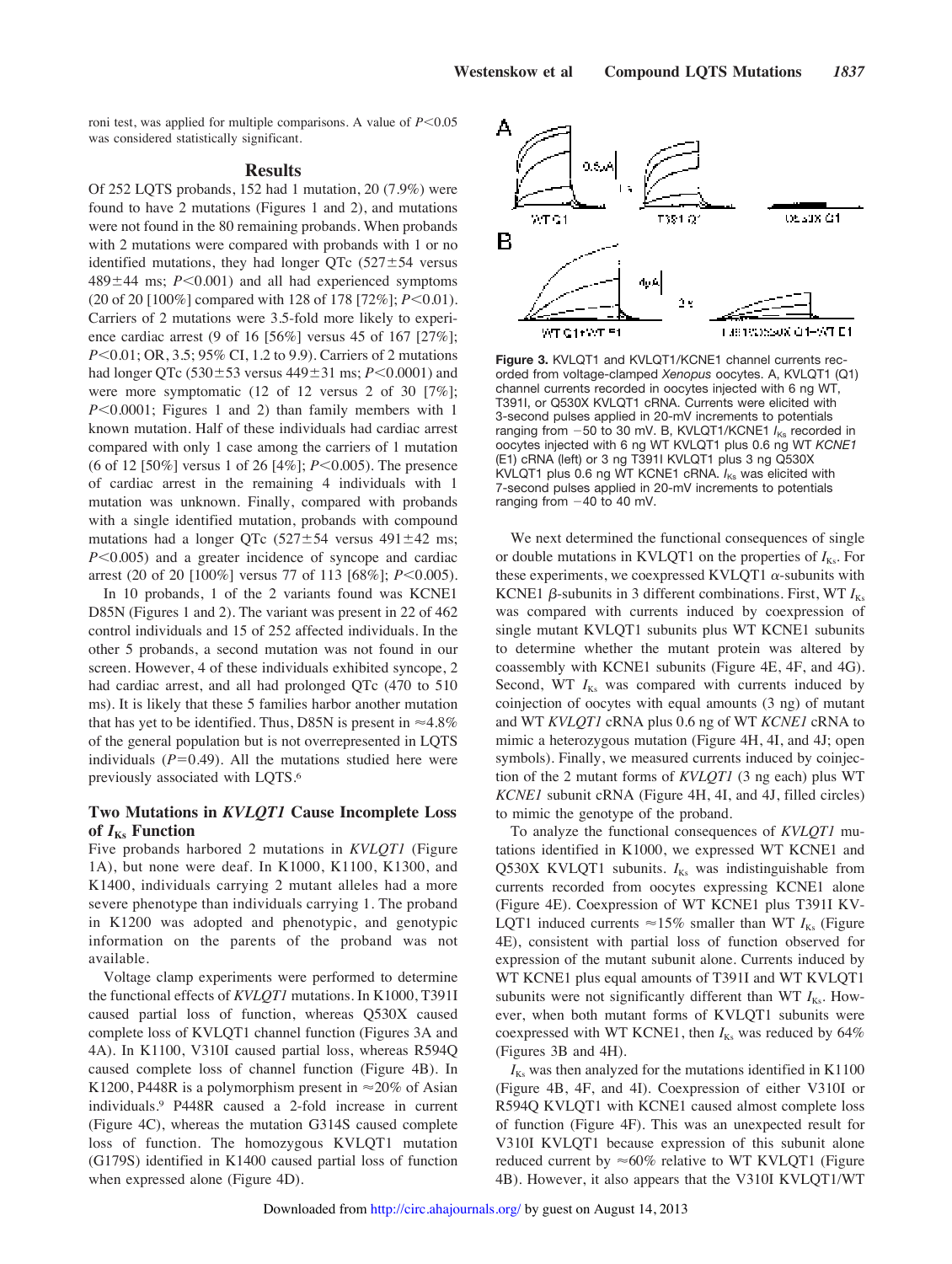

**Figure 4.** Functional consequences of single or double KVLQT1 mutations. A, B and C, Pair of KVLQT1 (Q1) mutations identified in K1000 (A), K1100 (B), or K1200 (C) were evaluated singly and compared with WT *KVLQT1* currents recorded from same batch of oocytes. Each oocyte was injected with 6 ng of single cRNA type, and resulting currents were measured at end of 3-second pulses to indicated test potential (V<sub>t</sub>; n=8). †*P*<0.001, \**P*<0.005 vs WT KVLQT1. E, F, and G, Current-voltage relationships for WT KVLQT1/ KCNE1, mutant KVLQT1/WT KCNE1, and WT KCNE1 channels for K1000 (E), K1100 (F), and K1200 (G). Current amplitudes were mea-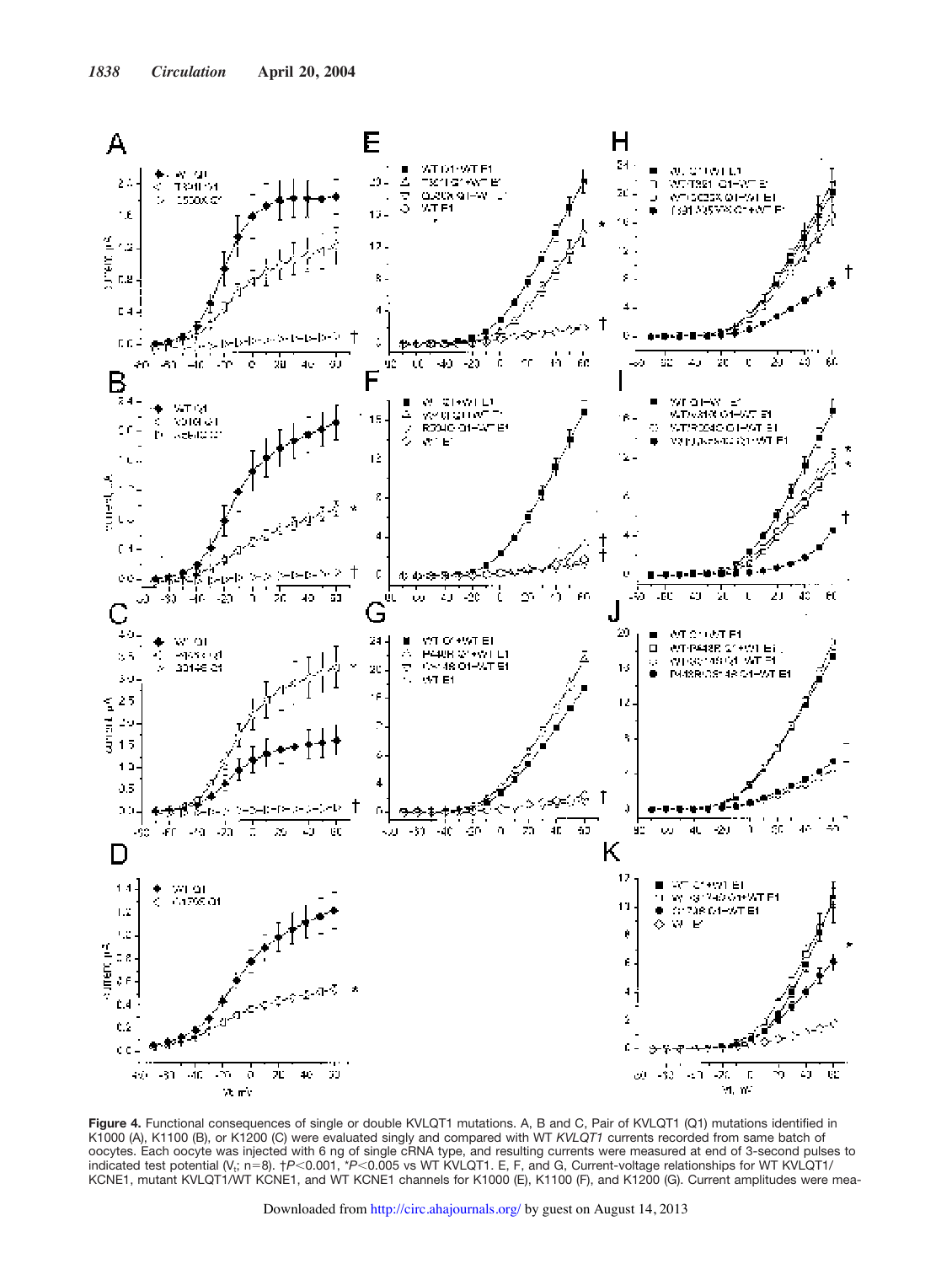|                                              |                              |                                        | Activation, mV |                |
|----------------------------------------------|------------------------------|----------------------------------------|----------------|----------------|
| (Kindred) Variants                           | <b>Subunit Composition</b>   | $\tau$ Deactivation at<br>$-60$ mV, ms | $V_{1/2}$      | k              |
| (K1000)<br>T391I/Q530X<br>KVL0T1             | WT $01+WT E1$                | $436 \pm 32*$                          | $23 + 1.7$     | $16 + 0.3$     |
|                                              | T391I/Q530X Q1+WT E1         | $511 \pm 10$                           | $24 + 0.9$     | $15 + 0.6$     |
| (K1100)<br>V310I/R5940<br>KVLOT1             | WT $01+WT E1$                | $551 \pm 28$                           | $22 + 1.5$     | $16 + 0.4$     |
|                                              | V310I/R594Q Q1+WT E1         | Not determined                         | $>50+$         | Not determined |
| (K1200)<br>G314S/P448R<br>KVLQT1             | WT $01+WT E1$                | $514 \pm 19$                           | $23 + 0.8$     | $17 + 0.5$     |
|                                              | $G314S/P448R$ Q1 + WT E1     | $503 + 10$                             | $30 + 3.1$     | $19 + 0.8$     |
| (K1400)<br>G179S KVLOT1                      | WT $01+WT E1$                | $414 + 17$                             | $41 + 2.0$     | $15 + 0.5$     |
|                                              | $G179S + WT$ E1              | $551 \pm 26$                           | $29 + 2.01$    | $16 + 0.4$     |
| (K1500)<br>A314V KVLOT1<br>P127T KCNE1       | $WT 01 + WT E1$              | $414 + 45$                             | $25 + 1.3$     | $16 + 0.3$     |
|                                              | WT/A314V 01+WT/P127T E1      | $439 + 25$                             | $38 + 3.11$    | $17 + 0.31$    |
| (K1600)<br>G168R KVLOT1<br>D85N KCNE1        | WT $01+WT E1$                | $574 + 34$                             | $33 + 2.8$     | $18 + 0.8$     |
|                                              | $WT/G168R$ $Q1 + WT/D85N$ E1 | $575 + 23$                             | $46 + 3.7$     | $22 + 1.2$     |
| (K1700)<br><b>T312I KVLOT1</b><br>D85N KCNE1 | WT $01+WT E1$                | $529 + 24$                             | $20 + 1.2$     | $16 + 0.6$     |
|                                              | WT/T312L01+WT/D85N E1        | $457 + 131$                            | $30 + 1.8 +$   | $17 + 0.6$     |
| (K2700)<br>R32H KCNE1                        | WT $01+WT E1$                | $556 + 34$                             | $28 + 2.7$     | $17 + 0.4$     |
|                                              | WT 01+WT/R32H E1             | $525 + 87$                             | $28 + 1.4$     | $17 + 0.2$     |

#### **Biophysical Properties of WT and Mutant <sup>I</sup>Ks Channels**

Q1 indicates KVLQT1; E1, KCNE1.

 $*$ Mean $\pm$ SEM (n=8).

 $\dagger P< 0.01$ ;  $\ddagger P< 0.05$ .

KCNE1 channels may activate at much more positive potentials because the current at 60 mV is much larger than expected for currents induced by KCNE1 alone (Figure 4F, triangles). Coexpression of either mutant KVLQT1 with WT KVLQT1 plus KCNE1 subunits reduced current by  $\approx 30\%$ relative to control  $I_{Ks}$  (Figure 4I), suggesting that neither of these mutations caused a dominant negative effect. Coexpression of WT KCNE1 with both KVLQT1 mutants together to mimic the compound heterozygous condition of the proband caused a large reduction in amplitude and an apparent rightward shift in the voltage dependence of  $I_{Ks}$  activation (Figure 4I, filled circles).

The experimental analysis for the variants found in the proband of K1200 is summarized in Figure 4C, 4G, and 4J. Coexpression of KVLQT1 and KCNE1 subunits to mimic the compound heterozygous condition of the proband indicated that  $I_{Ks}$  channel dysfunction was entirely attributable to the G314S pore mutation (Figure 4J, filled circles).

When the homozygous mutation G179S (K1400) was coexpressed with KCNE1, activation was shifted to more negative potentials, deactivation was slowed (the Table), and current magnitude was reduced at potentials positive to 20 mV (Figure 4K). However, the mutant was without effect when coexpressed with an equal quantity of WT KVLQT1 cRNA plus 0.6 ng KCNE1 cRNA (Figure 4K), consistent with a lack of symptoms in heterozygote carriers in this family (Figure 1A). The effects of mutations on channel deactivation and activation are summarized in the Table.

## **Single Mutations in** *KVLQT1* **and** *KCNE1* Combine to Decrease  $I_{Ks}$

We characterized 3 of the 4 probands found to have a mutation in KVLQT1 combined with the D85N KCNE1 variant (Figure 1B). A341V KVLQT1 and P127T KCNE1 were found in the proband of K1500 who presented with syncope and a longer QTc than his parents, who declined genotypic analysis. In K1600, both carriers of G168R KVLQT1 and D85N KCNE1 had symptoms and a longer QTc compared with the individual who carried only G168R KVLQT1 (Figure 1B). The proband in K1700 carried 1 mutation in KVLQT1 (T312I) and KCNE1 D85N. No family members were available for phenotypic and genotypic analyses.

sured at end of 7-second pulses to indicated test potential (n=8 for each group). Oocytes were injected with 6 ng mutant *KVLQT1* cRNA plus 0.6 ng *KCNE1* cRNA or 0.6 ng *KCNE1* cRNA alone. H, I, and J, Current-voltage relationships for channels induced by coexpression of WT *KCNE1* subunits plus wilt-type and mutant or both mutant forms of *KVLQT1* channel subunits for K1000 (H), K1100 (I), and K1200 (J). WT *I*<sub>Ks</sub> was replotted (filled squares) from right panels for ease of comparison (n=8 for each group). Oocytes were coinjected with 6 ng WT *KVLQT1* (or 3 ng of WT plus 3 ng mutant *KVLQT1*) cRNA plus 0.6 ng of *KCNE1* cRNA. K, Current-voltage relationship for G179S *KVLQT1* expressed with or without WT *KVLQT1* or *KCNE1*. †*P*"0.001, \**P*"0.05 vs WT *I*Ks.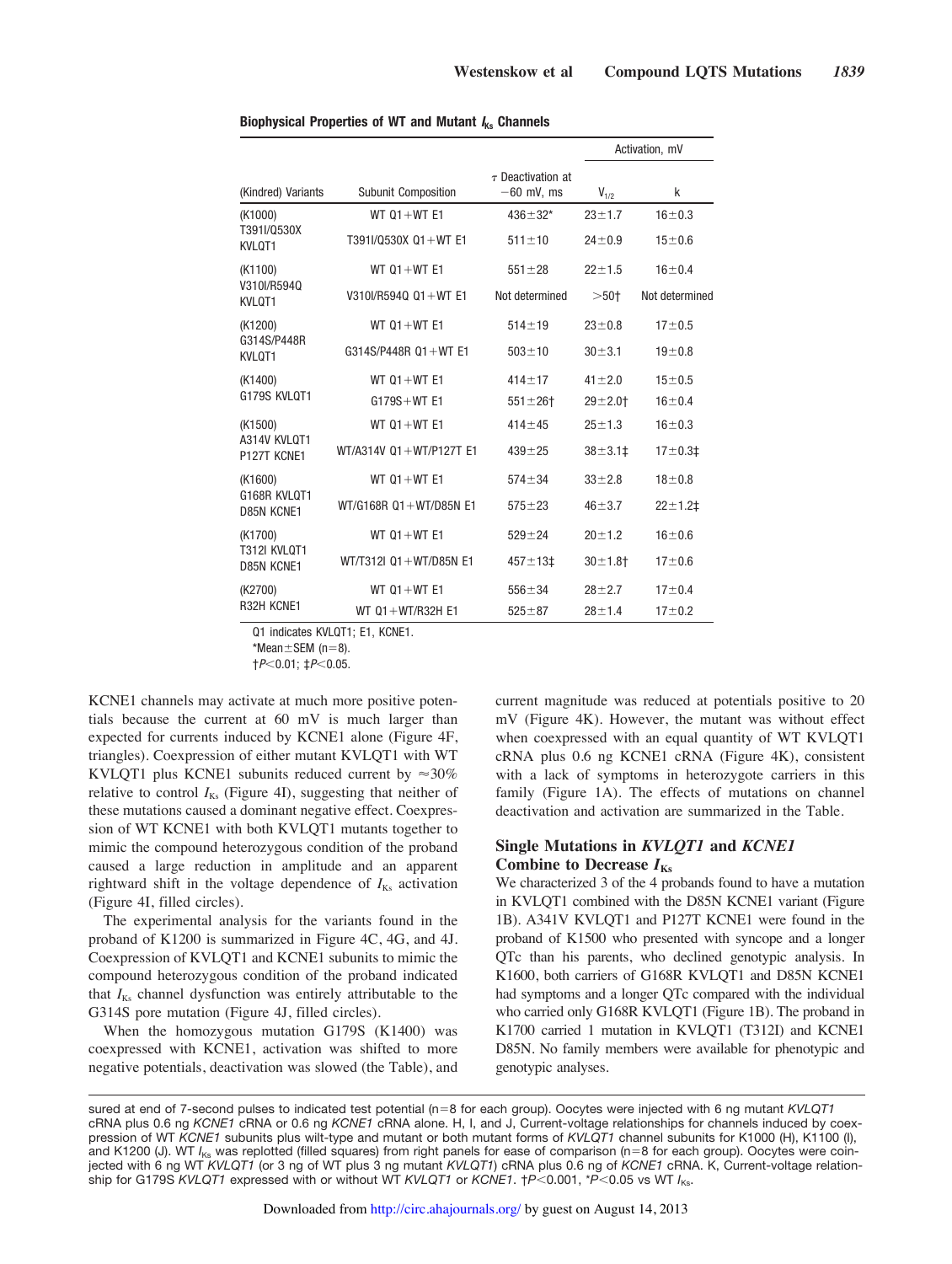

**Figure 5.** Functional consequences of single KVLQT1 plus single KCNE1 mutations. A, C, and E, Current-voltage relationships for WT or mutant KVLQT1 channels. Oocytes were injected with 6 ng of *KVLQT1* cRNA. B, D, and F, Current-voltage relationships in oocytes injected with WT or mutant KVLQT1 plus WT or mutant KCNE1 channel subunits. WT  $I_{\text{Ks}}$  is plotted as filled squares. Mutations were identified in K1500 (A, B), K1700  $(C, D)$ , and K1600  $(E, F)$  (n=8 for each group). Oocytes were injected with a total of 6 ng *KVLQT1* cRNA and/or 0.6 ng *KCNE1* cRNA.  $\uparrow$ *P*<0.001 vs WT  $I_{\text{Ks}}$ .

We first characterized the functional consequences of the mutations in KVLQT1 alone. All 3 mutations caused complete loss of channel function (Figure 5A, 5C, and 5E). When these KVLQT1 mutants were coexpressed with WT KCNE1, the resulting currents were indistinguishable from currents induced by KCNE1 alone (Figure 5B, 5D, and 5F, triangles). We next characterized the effect of the KCNE1 mutations when expressed with WT KVLQT1. The P127T mutation identified in K1500 had no apparent affect on  $I_{Ks}$  (Figure 5B, upside-down triangles), whereas D85N, identified in the other 2 probands, reduced  $I_{Ks}$  by about half (Figure 5D and 5F, upside-down triangles).

Finally, the currents induced by coexpression of equal amounts of WT and mutant forms of the KVLQT1 and KCNE1 subunits were studied to mimic the genotype of the probands. Mutant  $I_{Ks}$  was reduced 60% to 78% compared with WT current (Figure 5B, 5D, and 5F, filled circles), whereas only relatively minor effects were noted on the kinetics of current deactivation at  $-60$  mV and the voltage dependence of activation (the Table). In the K1500 proband, P127T KCNE1 mutation had no functional effect, and the decrease in  $I_{Ks}$  was attributable solely to A341V KVLQT1. In contrast, the KVLQT1 mutants and the D85N KCNE1 variant both contribute to reduce  $I_{Ks}$  in the probands of K1600 and K1700.

## **Mutations in** *KCNE1* **and** *HERG* **or** *SCN5A* **Combine to Increase Symptoms and QT<sup>c</sup>**

Seven probands were found to have single mutations in *HERG* and *KCNE1* (Figure 2A). In 6 of these probands, 1 of the variants was D85N KCNE1 with 2 homozygous carriers in K2200. The effect of this variant on  $I_{Ks}$  was described above (Figure 4). In K2000, S74L KCNE1 was previously characterized<sup>5</sup> and found to cause a 20-mV rightward shift in the voltage dependence of  $I_{Ks}$  activation and an accelerated rate of deactivation. R922W HERG current was 25% smaller than WT HERG current at all test potentials  $(n=10;$  not shown). On the basis of the severe phenotypes of the probands, the combined mutations are predicted to decrease both  $I_{K_r}$  and  $I_{K_s}$  in all 7 probands.

Two probands were found to have single mutations in *SCN5A* and *KCNE1* (Figure 2B). In K2800, the proband had severe arrhythmia and carried a de novo mutation in SCN5A (R1623Q, previously characterized by Makita et al<sup>10</sup>) and the D85N variant. In K2700, a child died of sudden death. His father and his brother (the proband) had mutations in SCN5A (R1644H) and KCNE1 (R32H). R1644H SCN5A channels were previously characterized<sup>11</sup> and shown to have a sustained inward current typical of other LQTS-associated mutations in the cardiac Na channel. We expressed R32H KCNE1 together with